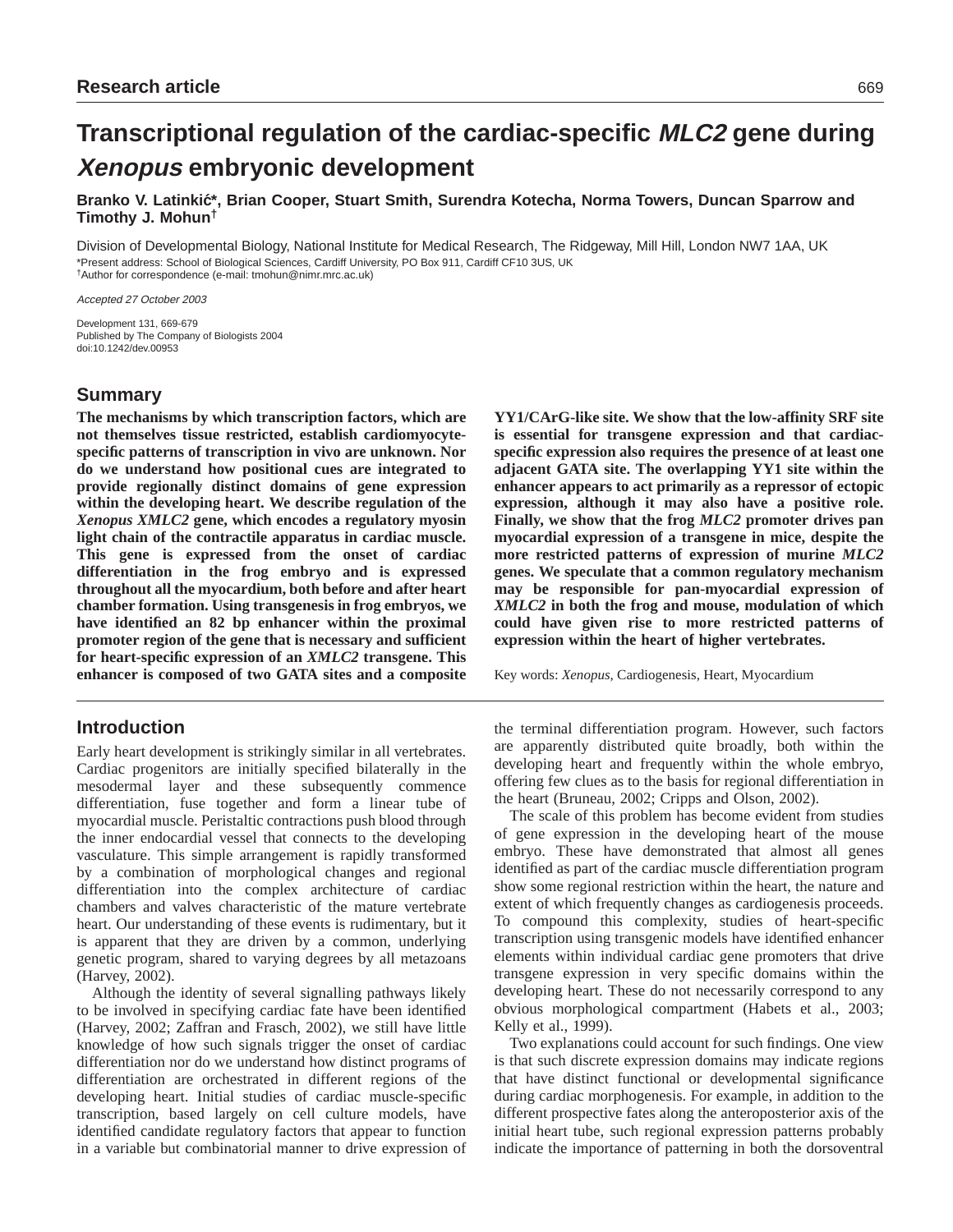and left-right axes of the initial heart tube (Habets et al., 2003). Indeed, regional expression of several genes early in mouse heart formation, combined with the changing functional characteristics of embryonic myocardium, together form the basis of a compelling model for heart morphogenesis (Christoffels et al., 2000).

From another perspective, the existence of such discrete enhancer elements could testify to the modular nature of the regulatory elements controlling cardiac gene expression. Such an arrangement could reflect the evolutionary diversity of cardiogenesis amongst metazoans. In this view, distinct regulatory modules provide the mechanisms by which functional complexity has been achieved on the basis of a common genetic program (Fishman and Olson, 1997; Habets et al., 2003).

Progress in understanding either the basis for, or the significance of, regional transcription patterns in the developing heart will require detailed and comparative study of individual genes in the myocardial differentiation program. To date, several different families of transcription factors have been implicated in regulating cardiomyocyte differentiation, including members of the Nkx/tinman,family, the MADS factors MEF2 and serum response factor (SRF) and the GATA family of zinc-finger proteins (Bruneau, 2002). In addition, an important role has been identified for myocardin, a regulatory factor whose activity is mediated by protein:protein interactions rather than by direct interaction with specific DNA sequences (Wang et al., 2001).

GATA transcription factors are zinc-finger proteins known to bind DNA and transactivate target genes through the GATAbinding site, (A/T)GATA(A/G) (Ko and Engel, 1993). Based on their expression patterns, the GATA proteins have been divided into two subfamilies: GATA1/2/3, which are primarily expressed in haematopoietic progenitors, but also in the nervous system, and GATA4/5/6 which are broadly expressed in the heart, gut and lungs (Molkentin, 2000). GATA4 has been shown to regulate a number of cardiac-specific genes in vitro, including MHCα, cardiac *TnC* and *ANF* (Grepin et al., 1994; Ip et al., 1994; Molkentin et al., 1994).

SRF is involved in regulation of muscle-specific and growth factor-inducible transcription, binding to the motif CC[A/T]6GG (termed a CArG box or SRE). It has been shown in vitro to interact with GATA4 and Nkx2.5 to regulate transcription of cardiac promoters. These and similar combinatorial interactions between cardiogenic factors, which are present in broader area then the heart, were proposed to provide molecular basis for heart-specific transcription (Bruneau, 2002; Charron and Nemer, 1999; Cripps and Olson, 2002).

The zinc-finger protein YY1 is pleiotropic regulator that can both repress and activate transcription (Thomas and Seto, 1999). In addition, it can cause DNA bending and it has been shown to be involved in chromatin remodelling. In *Xenopus* embryos, YY1 is regulated at the level of nuclear import, being exclusively cytoplasmic during early development, subsequently translocating to the nucleus (Ficzycz et al., 2001). Recent studies have shown that YY1 interacts with GATA4 to synergistically activate transcription of the BNP promoter in cell culture (Bhalla et al., 2001), but also acts to downregulate transcription from the cardiac-specific MHCα promoter (Sucharov et al., 2003).

We have previously reported that the myosin light chain 2 gene provides a sensitive marker for the onset of cardiac muscle differentiation in *Xenopus* embryos (Chambers et al., 1994). In contrast to the *MLC2* genes of amniotes (*MLC2*a and *MLC2*v) that are restricted to the atria or ventricles respectively (Franco et al., 1999), we show that *XMLC2* transcripts are present throughout the entire myocardium, from the onset of cardiac differentiation in the tailbud embryo to the formation of a mature, chambered heart. We also show that the *Xenopus MLC2* promoter faithfully maintains its pan-myocardial expression in transgenic mouse embryos. This suggests that chamber restriction of the mammalian *MLC2* genes may be the result of regulatory controls that have evolved to limit a more ancient pan-myocardial program. Using transgenesis in *Xenopus* embryos, we have found that the combined activities of GATA factors, SRF and YY1 apparently drive panmyocardial expression of the *Xenopus MLC2* gene.

# **Materials and methods**

### **Isolation of the XMLC2 promoter**

The *XMLC2* promoter was obtained as a 3057 base pair (bp) *Xba*I-*Hin*dIII fragment from a *Xenopus* genomic library isolate. Its DNA sequence was determined using the dideoxy method. In order to obtain a promoter fragment suitable for use in reporter constructs we removed the 3′ most 48 nucleotides, including the initiation codon (ATG) of the *XMLC2* gene, by exonuclease III digestion (Sambrook, 1989).

### **XMLC2 promoter-GFP fusion gene constructs**

A synthetic GFP reporter gene containing the GFP open reading frame and SV40 polyadenylation (pA) signal was cloned into the *Bgl*II site downstream of the 3kb *XMLC2* promoter. A series of 5′ deletions ∆- 1558 bp (*Stu*I) and ∆-681bp (*Eco*RV) were generated by using *Stu*I and *Eco*RV restriction enzymes, respectively. Additional 5′ deletions were generated by PCR using proofreading polymerase and the 3kb reporter plasmid as a template. All primers used consisted of18-20 bp of *XMLC2* sequence with an additional *Eco*RI or *Bam*HI recognition site.

A chimeric *XMLC2*-TK promoter, comprising nucleotides –1558 to –48 bp of the *XMLC2* promoter sequence fused to a thymidine kinase (TK) minimal promoter, was generated by ligating a *Stu*I *XMLC2* fragment to a 161 bp *Sma*I-*Bgl*II TK fragment. Fragments comprising nucleotides –1558 to –249 and –249 to –36 of the *XMLC2* promoter were generated by PCR and used to create chimeric constructs with the minimal promoters of the TK (McKnight and Kingsbury, 1982) or type 5 cytoskeletal actin (Mohun et al., 1987) genes. Other short *XMLC2* fragments (see text and figure legends) were synthesised as oligonucleotides with and cloned into the Asp718 site of the minimal cytoskeletal actin promoter via *Asp*718-compatible ends (Latinkić et al., 2002). One such double stranded oligonucleotide (–122/–85) was also used as a probe for EMSA (see Figs 6 and 7). PCR-mediated mutagenesis was performed by the overlap method (Ho et al., 1989), using proofreading thermostable polymerase. The sequence of all constructs generated by PCR or by insertion of oligonucleotides was confirmed by sequencing, as was the oligonucleotide copy number.

#### **Xenopus embryos, microinjection and transgenesis**

*Xenopus laevis* embryos were obtained and cultured by standard methods and microinjected with linearised DNA or synthetic RNA as described previously (Sive, 2000). Transgenic embryos were generated according to method of Kroll and Amaya (Kroll and Amaya, 1996), with modifications as described (Sparrow et al., 2000b). Successful transgenesis was confirmed by including a γ*crystallin*/GFP reporter (Offield et al., 2000) together with the test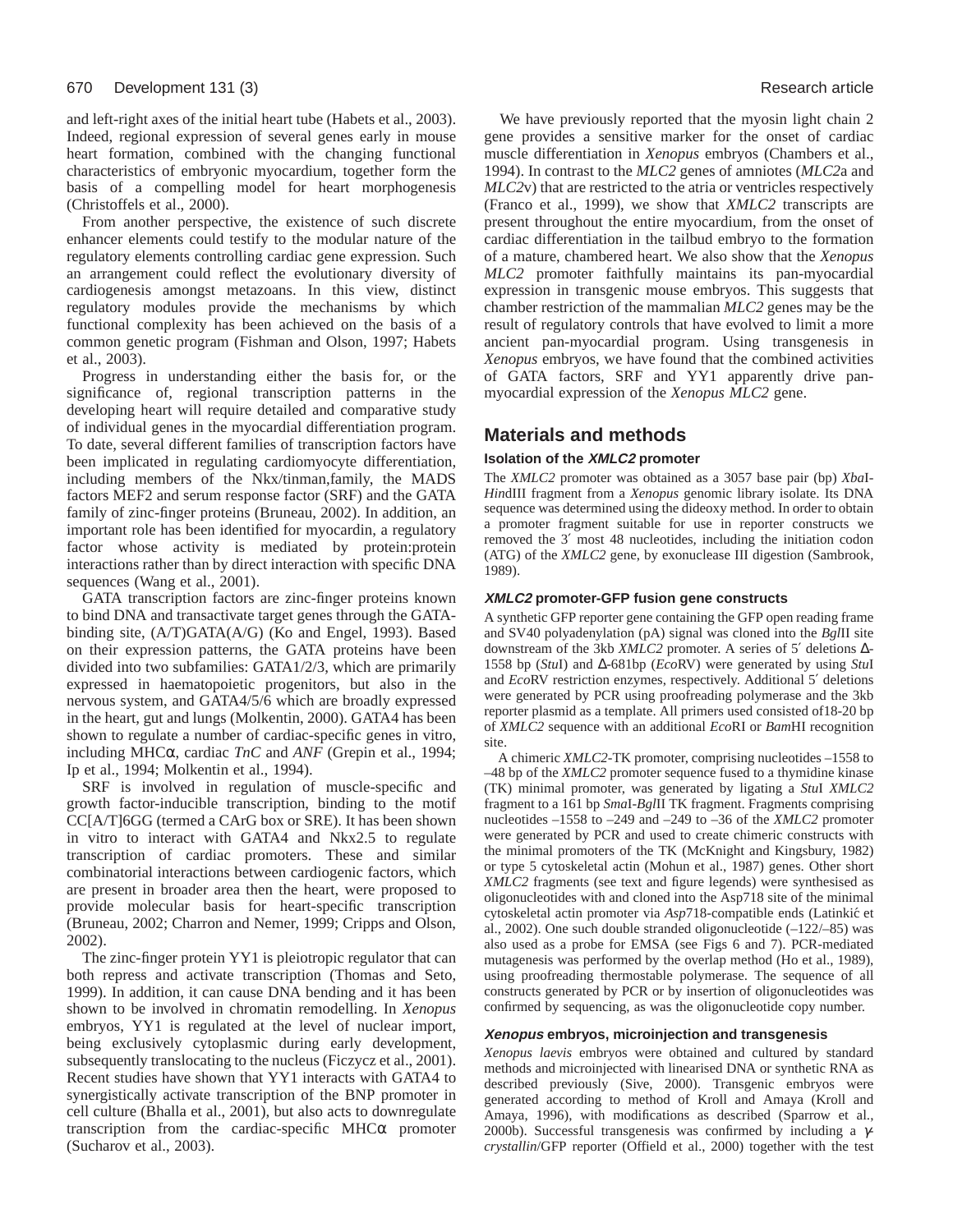construct, as described elsewhere (Latinkić et al., 2002). Embryos expressing GFP were analysed either by observation of fluorescence or by whole mount in situ hybridisation to detect GFP mRNA.

#### **Wholemount in situ hybridisation and histology**

Whole-mount in situ hybridisation was performed as described (Sive, 2000) with probes specific for GFP (Sparrow et al., 2000a) or *XMLC2* (Chambers et al., 1994). Transverse sections (10 µm) were obtained from stained *Xenopus* embryos after embedding in Paraplast wax. Transgenic mouse embryos were stained for β-galactosidase expression and analysed directly or by cryostat sectioning.

#### **Mouse transgenesis**

The 3 kb *Hin*dIII-*Bgl*II fragment containing the *XMLC2* promoter was fused upstream of the β-galactosidase reporter, pPD16.43 (Fire et al., 1990). Transgenic mice were generated by the Biological Services Division of NIMR using standard methods.

#### **EMSA**

Embryo extracts were prepared as described (Howell et al., 1999). The following oligonucleotides were synthesised with 5′GTAC overhangs for use as probes or competitors in EMSA reactions: GATA#1 TOP, GTACCTATGCCTGAGATAAGAAGGAGTCG; GATA#1-BOT, G-TACCGACTCCTTCTTATCTCAGGCATAG; GATA#2 TOP, GTAC-CCTTGTGCTCTTATCTCTTCCGTCTG; GATA#2-BOT, GTAC-CAGACGGAAGAGATAAGAGCACAAGG; GATA#3-TOP, GTAC-CACTTTCCTGATAAATGAAGTATCCAG; GATA#3-BOT, GTAC-CTGGATACTTCATTTATCAGGAAAGTG; YY1-TOP, GTAC-GAGATCTCCCCACCCCTACTCCATGAGAA; YY1-BOT, GTAC-TTCTCATGGAGTAGGGGTGGGGAGATCTC; SP1-TOP, AAT-TGACGCTGGGCGGGGTTTG; SP1-BOT, AATTCAAACCCCGC-CCAGCGTC.

Double-stranded oligonucleotides (20 ng) were labelled with  $\alpha$ -32P-dCTP and Klenow DNA polymerase as described (Sambrook, 1989).

Human SRF (Norman et al., 1988) and XGATA4 (Kelley et al., 1993) were translated in vitro using a coupled transcription-translation system (Promega) according to manufacturers instructions. Binding reactions and competitions were as described previously (Norman et al., 1988). Polyclonal anti-YY1 (Santa Cruz) and anti-XSRF (Chambers et al., 1992) antibodies were used at 1:20 dilution.

#### **Luciferase assays**

10 pg of –122/–45/cyt5/luc and RL-TK (Promega) were injected together into the one- or two-cell stage of fertilised *Xenopus* eggs. The DNA was also co-injected with 200 pg of synthetic RNA encoding SRF and/or XGATA4. Animal pole explants were excised at the blastula stage (Sive, 2000) and cultured until control embryos reached stage 13. Firefly and Renilla luciferase assays were performed using the Dual Luciferase Assay kit (Promega), according to the manufacturers recommendations.

## **Results**

#### **XMLC2 is a pan-myocardial marker**

The *XMLC2* gene is one of only a few genes that are expressed exclusively in developing cardiac muscle in *Xenopus* embryos (Chambers et al., 1994) and therefore provides a useful marker for studying the onset of cardiogenesis. Expression is restricted to cardiac muscle until adult stages, when it is also detected in the pulmonary vasculature (along with other myocardial markers). In mammals, distinct *MLC2*a and *MLC2*v genes have been identified, differing in the progressive restriction of their expression to atrial and ventricular myocardium respectively (Franco et al., 1999). By sequence comparison, the *XMLC2*

appears to be the homologue of *MLC2*a (Chambers et al., 1994) and no amphibian equivalent of *MLC2*v has been identified. However, in contrast to its mammalian counterpart, *XMLC2* expression is not restricted to atrial myocardium during development. Instead, it is uniformly expressed throughout myocardial tissue of the atria, ventricle and outflow tract of the tadpole heart (Fig. 1A,B). Its expression commences in the cardiac mesoderm on the ventral midline of late tailbud embryo, providing a convenient marker with which to visualise the subsequent steps of heart tube formation, looping and chamber formation (Fig. 1C-J).

#### **3 kb XMLC2 promoter recapitulates embryonic expression of the endogenous gene**

To understand regulatory mechanisms directing panmyocardial expression of *XMLC2*, we isolated a genomic clone that includes 3 kb upstream of the open reading frame. This region includes putative binding sites for GATA, MEF2 and SRF transcriptional regulators, all of which have been implicated in the control of cardiac muscle-specific transcription (Fig. 2). When fused to a GFP reporter, the 3 kb sequence is sufficient to direct strong expression of both GFP mRNA and protein in transgenic tadpoles (5′∆-2990, Fig. 3A,B). Expression of the transgene, like that of the endogenous *XMLC2* gene, is confined exclusively to the developing myocardium.

Current methods of frog transgenesis cannot easily be used for systematic quantitative comparisons of transgene



**Fig. 1.** XMLC2 is expressed throughout the myocardium of developing *Xenopus* tadpole. (A) The myosin light chain 2a gene is expressed throughout the heart of the *Xenopus* tadpole (stage 42). At higher magnification (B), expression is evident in both atrial and ventricular chambers as well as the outflow tract. Ventral views of the heart-forming region reveal XMLC2 expression in bilateral patches of cardiac mesoderm (C) prior to heart tube formation (stage 28). Subsequent formation of a contractile myocardial tube (D; stage 32), looping of the heart tube (E; stage 35) and differentiation of distinct atrial and ventricular chambers (F; stage 42) is clearly visible. Red arrows indicate direction of blood flow (posterior to anterior). (G-J) Transverse sections through the looped heart tube (stage 35) show expression in the myocardial walls of the outflow tract (ot), ventricular (v) and atrial (a) regions and the sinus venosus (sv).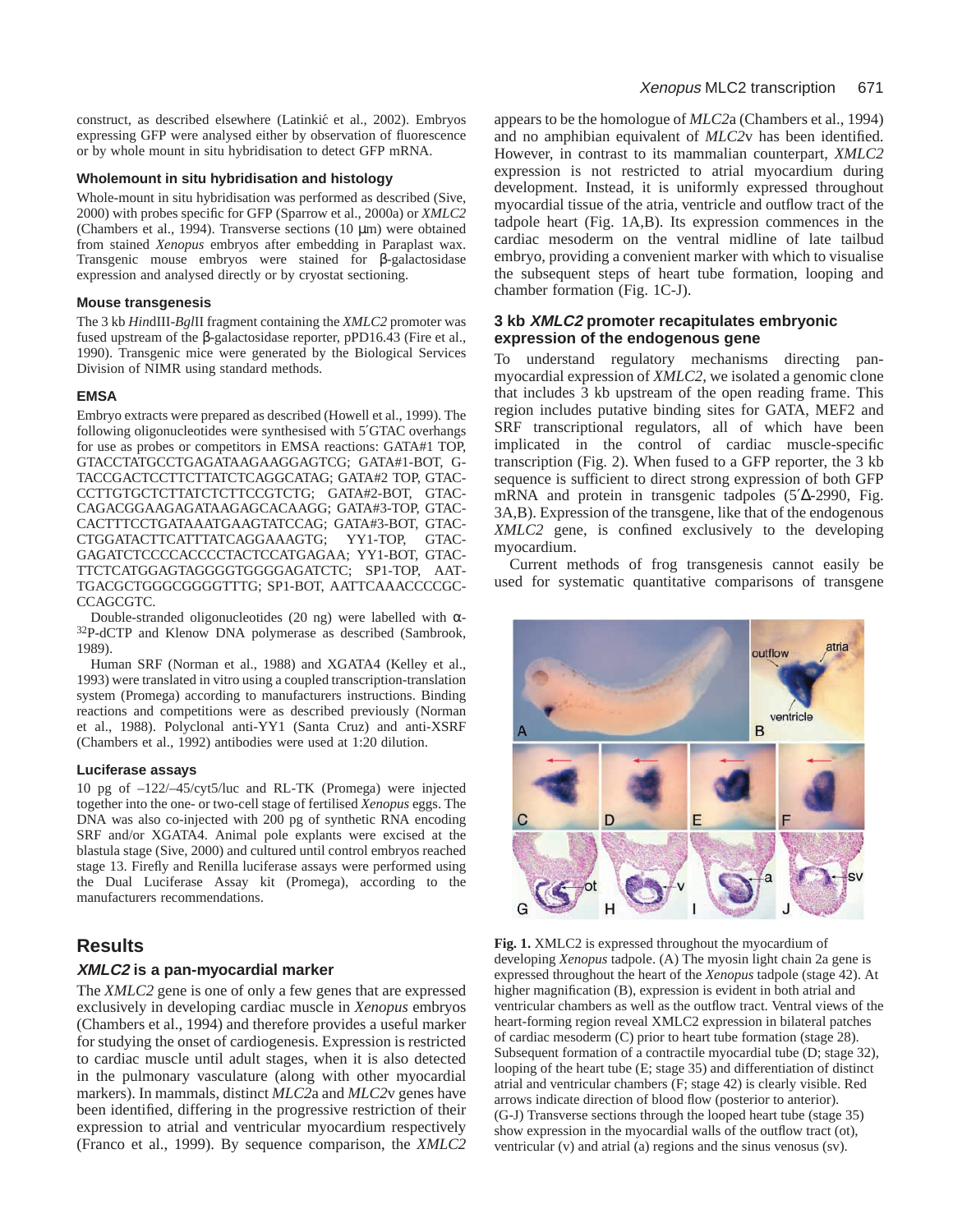

**Fig. 2.** Sequence of the XMLC2 promoter. (A) The XMLC2 promoter contains GATA-, MEF2- and CArG-binding motifs (shown in red, green and blue, respectively), which are potential binding sites for GATA, MEF2 and SRF transcription factors. An additional proximal motif (purple) combines a YY1 site with a weak SRF-binding site. The proximal 700 nucleotides of promoter sequence are shown, with the TATA box (bold) and 19 nucleotides of exon1 (lower case) indicated. The minimal promoter fragment capable of supporting heart-specific expression in transgenic studies (–123/–41) is highlighted. (B) Promoter regions used in transgenesis experiments. For some constructs, the promoter fragment was fused to a heterologous minimal promoter from the *Xenopus laevis* cytoskeletal actin or Herpes simplex thymidine kinase genes (orange box). All other constructs included to XMLC2a basal promoter and transcription start site.

expression (Mohun et al., 2002) but are better suited for defining sequences that are indispensable for detectable expression and appropriate tissue specificity. To determine the sequences required for myocardial-specific activity of the *XMLC2* promoter, we tested a series of 5' deletion constructs. Removal of sequences upstream of –249 (including all potential MEF2 sites and an SRF binding motif) had no discernable effect on the specificity of transgene expression and little effect on its level (5′∆-249; Fig. 3C,D). Further truncation to –159 and –127 removed the most distal of three GATA motifs (GATA#3) and resulted in weaker levels of transgene expression and a lower frequency of expression in transgenic embryos  $(5^{\prime}\Delta - 159)$  and  $5^{\prime}\Delta - 127$ ; Table 1). Nevertheless, transgene expression was detectable in the developing tadpole heart. Removal of a further 16 bp of the 5′ sequence (encompassing the GATA#2 motif) resulted in loss of expression in the heart (5′∆-111; Table 1) indicating that 127 nucleotides of promoter-proximal sequence is indispensable for expression in the heart. This sequence includes two GATA sites (GATA#2 and GATA#1) flanking a combined CArGlike/YY1 site.

Reporter constructs containing severely truncated regions of the *XMLC2* promoter (5′∆-159, –127, –111, –85) frequently exhibited ectopic expression in the branchial arches, pronephros and ventral side of the embryo (Fig. 3F,G; Table 1) presumably reflecting the loss of regulatory elements that normally restrict *XMLC2* promoter activity to the heart.

## **Sequences within the proximal 249 nucleotides are indispensable for expression in the heart**

To define the 3′ border of the sequence required for expression in heart, we created several constructs containing varying length of the *XMLC2* promoter upstream of a minimal promoter from the *Xenopus* type 5 cytoskeletal actin or the *herpes simplex* thymidine kinase genes. Removal of the most proximal 47 nucleotides (encompassing the GATA#1 motif) had little effect on heart-specific expression  $(-1558/-48Cyt;$ 



**Fig. 3.** The XMLC2 promoter recapitulates expression of the endogenous gene in transgenic embryos. Expression of XMLC2- GFP transgenes, assayed by fluorescence (A,E-G) or whole-mount in situ hybridisation for GFP RNA (B-D). Arrowheads indicate the tadpole heart. A GFP transgene containing 2990 bp of promoter sequence directs strong, consistent and uniform expression of GFP protein in the tadpole heart (A). Variation in fluorescence intensity reflects differences in myocardial wall thickness between heart chambers and the stage of contraction. (B) Transverse section through the forming heart tube heart (stage 30), showing that staining for GFP RNA is restricted to the myocardium. Heart-specific expression is retained after 5′ truncation of the promoter to –675 (C) or –249 (D); truncation to –159 retains heart-specific expression, although the level is much reduced  $(E)$ . Further truncation to  $-127$ yields occasional, weak expression of GFP to the heart and more frequently in ectopic locations (e.g. branchial arches, pronephros, blood island; small arrows). GFP activity in the eyes and hindbrain (F,G) is from the γ-crystallin co-transgene.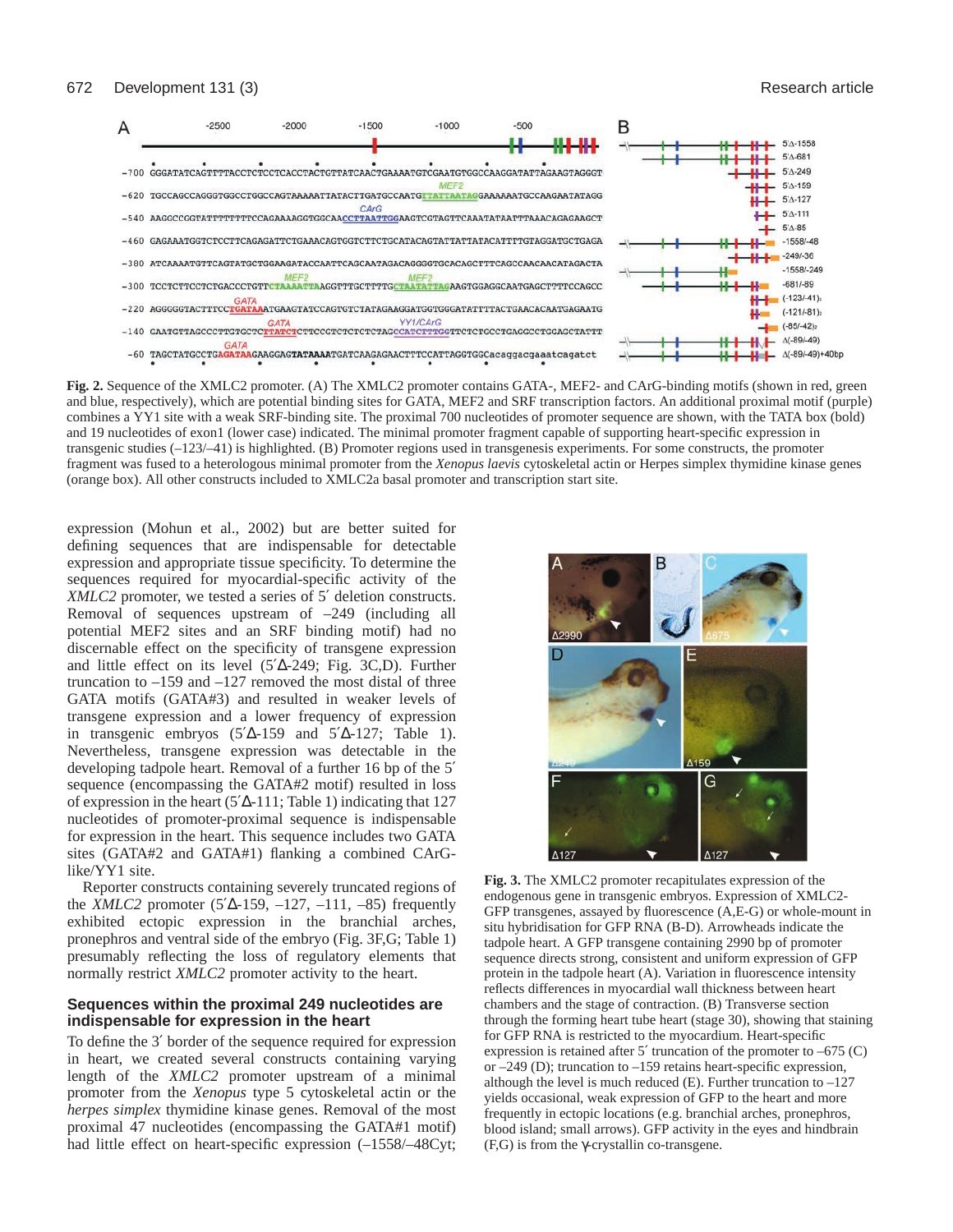|  |  |  |  |  | Table 1. Results obtained with MLC2 transgene |
|--|--|--|--|--|-----------------------------------------------|
|--|--|--|--|--|-----------------------------------------------|

| Transgene construct                | Heart/total |                 | Other sites     | Fig.            |
|------------------------------------|-------------|-----------------|-----------------|-----------------|
| 5' deletions                       |             |                 |                 |                 |
| $5^{\prime}\Delta - 2990$          | 15/30       |                 |                 | 3A              |
| $5'$ $\Delta -1558$                | 7/12        |                 |                 |                 |
| $5^{\prime}\Delta - 681$           | 20/51       |                 |                 | 3C              |
| $5'$ $\Delta -249$                 | 13/28       |                 |                 | 3D              |
| $5^{\prime}\Delta$ -159            | 10/50       | $(8)^{\dagger}$ | 3 BA, PN        | 3E              |
| $5^{\prime}\Delta$ -127            | $5/27*$     | $(3)^{\dagger}$ | 12 BA. PN       | 3F <sub>0</sub> |
| $5^{\prime}\Delta$ -111            | $0/8*$      |                 | 6 BA, PN        |                 |
| $5^{\prime}\Delta - 85$            | $0/54*$     |                 | 15 BA, S        |                 |
| Promoter fusions                   |             |                 |                 |                 |
| $-1558/-48$ (Cyt/tk) <sup>‡</sup>  | 18/98       |                 |                 | 4A              |
| $-249/-36$ (Cyt)                   | 3/10        |                 |                 | 4 <sub>B</sub>  |
| $-1558/-249$ (Cyt/tk) <sup>‡</sup> | $0/5*$      |                 |                 |                 |
| $-681/-89$ (Cyt)                   | $0/16*$     |                 |                 |                 |
| $(-123/–41)$ <sub>2</sub> (Cyt)    | $5/5*$      |                 |                 | 4C              |
| $(-121/-81)$ <sub>2</sub> (Cyt)    | $0/12*$     |                 | 3 BA            | 4D              |
| $(-85/-42)$ <sub>2</sub> (Cyt)     | $0/10*$     |                 | 3 spotty        |                 |
| Internal deletions                 |             |                 |                 |                 |
| Int. $\Delta - 89/ - 49$           | 3/45        | $(1)^{\dagger}$ | 7 various       |                 |
| Int. $\Delta -89/-49 + 40bp$       | 3/7         |                 |                 |                 |
| Motif mutations                    |             |                 |                 |                 |
| PM-GATA#3                          | 5/11        |                 |                 |                 |
| PM-GATA#2                          | 3/8         |                 |                 | 5A              |
| PM-GATA#1                          | 7/12        |                 |                 |                 |
| PM-GATA#2,3                        | $3/10*$     |                 |                 | 5B              |
| PM-GATA#1,2                        | $0/12*$     |                 |                 | 5C              |
| CArG-like mut                      | $0/11*$     |                 |                 |                 |
| YY1 mut                            | $2/6*$      | $(0)^\dagger$   | 2 <sub>BA</sub> | 6B              |
| CArG-like mut/YY1 mut              | $3/25*$     | $(0)^\dagger$   | 4 BA            | 6C              |
| CArG mut/YY1 mut                   | $12/15*$    | $(6)^\dagger$   | 6 S, BA         |                 |

\*Experiments performed with γ-crystallin GFP co-transgene. (Only embryos showing cotransgene expression were scored.)

†When GFP expression was detected in other sites as well as the heart, values in parentheses indicate the number of embryos showing heart-only expression.

‡Promoter fragments tested with both *Xenopus laevis* cytoskeletal actin and *herpes simplex* thymidine kinase minimal promoters.

Cyt/tk, cytoskeletal actin or tk minimal promoters; Int.∆, internal deletion; PM, point mutations; BA, branchial arches; PN, pronephros; S, somites.

Fig. 4A) but a more radical 3′ deletion (–1558/–249) was inactive in our transgenic embryo assay (data not shown). These results demonstrate that sequences upstream of –249 have no independent enhancer activity and indicate that sequences between –249 and –48 in the *XMLC2* promoter can drive heart-specific expression. This minimal region, like that defined by 5′ truncation, encompasses two GATA sites but in this case, however, they lie upstream of the CArG-like/YY1 motif rather than flanking it.

We also found that removal of proximal sequences up to –89 within the promoter abolished cardiac-specific expression from transgenes, leaving only a low level of ectopic expression (–681/–89Cyt; Table 1). The CArG-like/YY1, GATA#2 and GATA#3 motifs all lie upstream of the truncated region and are therefore unaffected by this mutation. Removal of nucleotides –89/–49 from the 681 bp *XMLC2* promoter (Int∆-89/49; Table 1) severely reduced (but did not completely abolish) heart-specific transgene expression, but this was largely restored by their replacement with heterologous DNA sequence (Int∆-89/49+40 bp; Table 1). This region may therefore be important for facilitating promoter:enhancer interactions necessary for tissue-specific transcription.



**Fig. 4.** –123/–41 is sufficient for strong heart-specific expression. Strong, heart-specific expression is obtained with transgenes comprising the XMLC2 promoter region from –1558 to –48 (A) or  $-249$  to  $-36$  (B) fused to the minimal TK promoter. Two copies of an oligonucleotide comprising the sequence from –123 to –41 direct cardiac-specific expression of GFP from the minimal promoter of the cytoskeletal actin gene (C). By contrast, a similar chimeric promoter containing two copies of the promoter region –121 to –85 is insufficient for cardiac expression, giving only ectopic expression in the branchial arches (D). The tadpole heart region is indicated (white arrowhead). GFP activity in the eyes and hindbrain (C,D; black arrowheads) is from the γ-crystallin co-transgene. Intense endogenous fluorescence adjacent to the heart in B comes from the gall bladder (arrowed) and gut (g).

## **Proximal GATA sites are required for activity of XMLC2 promoter**

Together, the results from deletion mutants indicate that the proximal region of the promoter, which includes the three GATA motifs, is important for myocardial expression of the *XMLC2* promoter. To investigate the role of GATA motifs further, we mutated them singly and in combination and tested the effect on the normally robust expression driven by the 5′- 681 promoter (PM-GATA series, Table 1). Mutation of any single GATA site (Fig. 5A and data not shown; Table 1) had little effect on transgene expression, demonstrating that none of the GATA sites is indispensable. Simultaneous inactivation of GATA#2 and GATA#3 reduced, but did not abolish, cardiacspecific expression of the reporter (Fig. 5B) but mutation of GATA#1 together with GATA#2 abolished activity of the promoter (Fig. 5C).

The simplest interpretation of these results is that promoter activity requires the presence of at least one of the two proximal sites (GATA#1 and GATA#2) along with at least one other. Limited functional redundancy accounts for similar activity from transgenes containing GATA#1 with GATA#3 and GATA#2 with GATA#3 (Table 1). Consistent with this, each of the GATA motifs is capable of binding GATA4 protein in vitro as judged by EMSA assay, GATA#1 and GATA#2 having much higher affinity than the more distal GATA#3 (Fig. 5D,E).

Inspection of the *XMLC2* promoter sequence reveals that there are five additional GATA-like sites within the proximal 681 nucleotides of promoter, each comprising only the four nucleotide core of the binding site consensus (A/T GATA (A/G). Two of these lie between the GATA#2 and GATA#3 and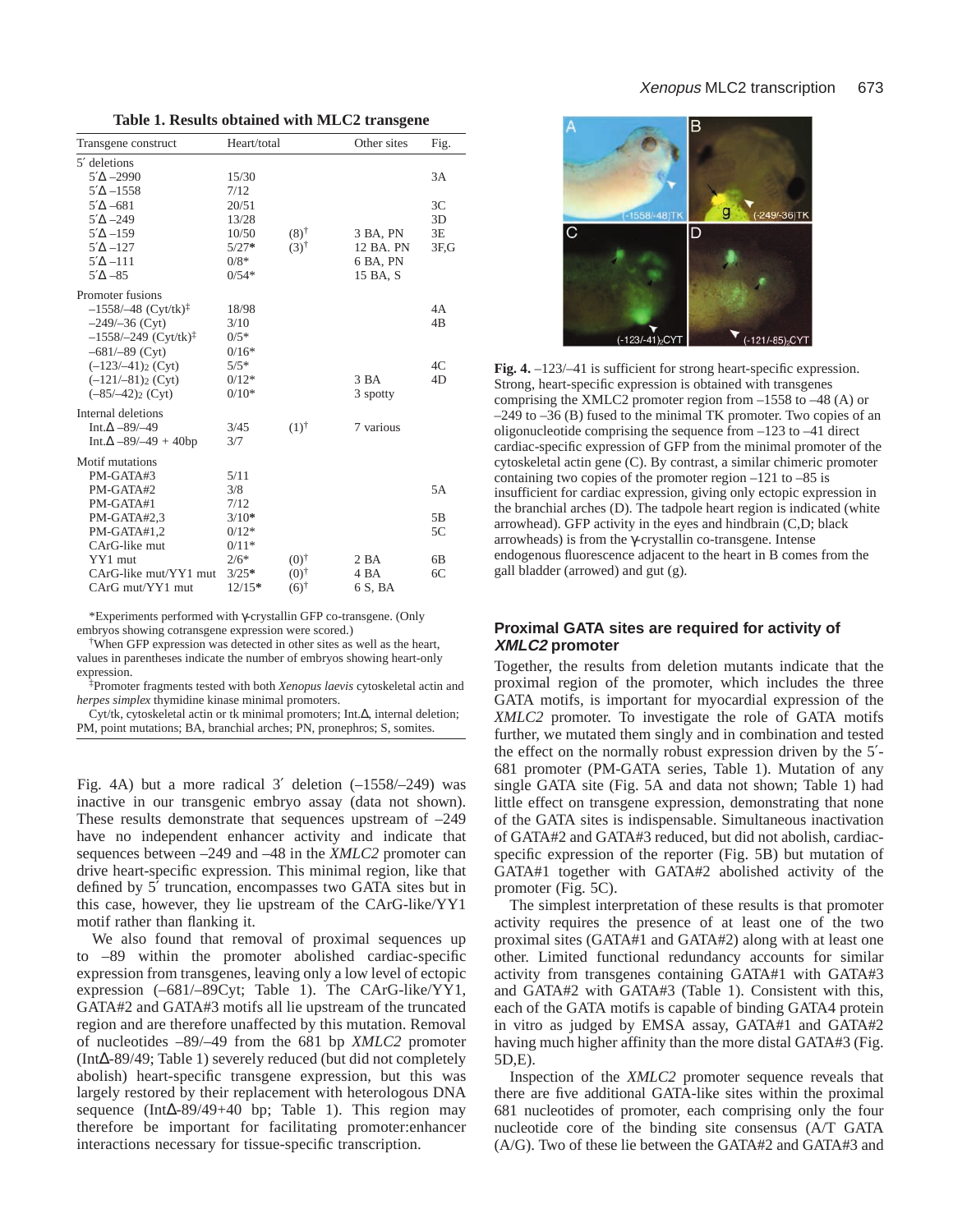

**Fig. 5.** Proximal, high-affinity GATA sites are critical for expression of the XMLC2 promoter. Heart-specific expression is unaffected by targeted mutation of individual GATA sites, such as GATA#2 (A). When both GATA#2 and GATA#3 sites are inactivated, expression in the heart is maintained, but it is weak (B; ventral view). Mutation of both GATA#1 and GATA#2 abolishes activity of the promoter (C). Note that transgenesis in this case is confirmed by expression of the co-transgene gamma-crystallin in the eye and hindbrain. (D) GATA#1 and GATA#2 have greater affinity for GATA4 than the more distal GATA#3. S, specific competitor (unlabelled probe); N, non-specific competitor (both used at 100× molar excess). (E) Competition assay, using 20, 50 and 100× molar excess of competitors confirms this result.

it is conceivable that their presence in the GATA#2/GATA#3 double mutant supports the limited expression of this transgene.

## **XMLC2 promoter –123/–41 region is sufficient for heart expression**

Having established that regions encompassing a combination of GATA and CArG-like/YY1binding sites are necessary for heart-specific expression of transgenes, we next tested whether these sequences were sufficient to confer this expression on a transgene containing a heterologous basal promoter. Two copies of the sequence from –123 to –41 were cloned in front of a transgene comprising the minimal promoter from the *Xenopus* cytoskeletal actin gene driving GFP. This resulted in strong, heart-specific expression in transgenic embryos, demonstrating that the sequence –123/–41 is both necessary and sufficient for heart expression (Fig. 4C). Similar tests using a shorter sequence (–121/–81) resulted in expression of the transgene only in the branchial arches (Fig. 4D). This result suggests that the minimal heart enhancer sequence requires both GATA binding sites. Consistent with this interpretation, a transgene containing the promoter region –85/–42 was inactive in the tadpole heart (Table 1).

## **CArG-like and YY1 sites are important for strong heart-restricted XMLC2 promoter activity**

We next examined the contribution of the CArG-like/YY1 site lying within the minimal heart enhancer. As YY1 has relaxed sequence requirements for binding (Yant et al., 1995), we first used a gel shift assay to establish whether the motif in the

proximal *XMLC2* promoter could indeed bind *Xenopus* YY1. Using a tadpole nuclear or whole cell extract with the *XMLC2* probe, we obtained a specific complex that was competed by the presence of unlabelled YY1-binding site sequence and blocked by anti-YY1 antibody (Fig. 6A). By contrast, only very low levels of complex were formed between the overlapping CArG-like sequence and recombinant serum response factor (Fig. 7A), a result that is unsurprising given the single base mismatch between the *XMLC2* motif and the consensus binding site  $(CC(A/T)_6GG)$  identified for this protein (Pollock and Treisman, 1990).

To assess the possible role of SRF or YY1 binding in regulating expression of the *XMLC2* gene, we tested the effect of point mutations within the CArG-like/YY1 sequence on transgene expression. Mutations that inactivated SRF binding without affecting the overlapping YY1 site blocked all detectable expression of the transgene, indicating the importance of the CArG-like motif despite its low affinity for SRF (Table 1). Mutations blocking YY1 binding gave more



**Fig. 6.** The overlapping CArG-like and YY1 sites are required for strong and restricted expression of the XMLC2 promoter in the heart. (A) A binding activity present in tadpole extracts binds the combined CArG-like/YY1 site in proximal XMLC2 promoter (–122/–85). This activity (arrow) was identified as YY1 as it is blocked by a specific antiserum to YY1, but not by anti-SRF antibodies. The same complex is specifically competed by an unlabelled YY1 site, but not by SP1 or GATA sites. (Ab, antibody; Fold, fold molar excess of competitor; wt, unlabelled probe). (B,C) Mutation of theYY1 site alone (B) or in combination with the CArG-like/YY1 site (C) results in variable (though generally weaker) and less uniform expression of GFP in the heart (arrowhead), as well as in ectopic expression (arrows). Comparison of the two panels indicates the variability in expression obtained with these mutations. (D) The sequence of CArG-like/YY1 site and mutated versions tested by transgenesis (see Table 1). The YY1 motif in the wild-type sequence is underlined; mutated residues are shown in red.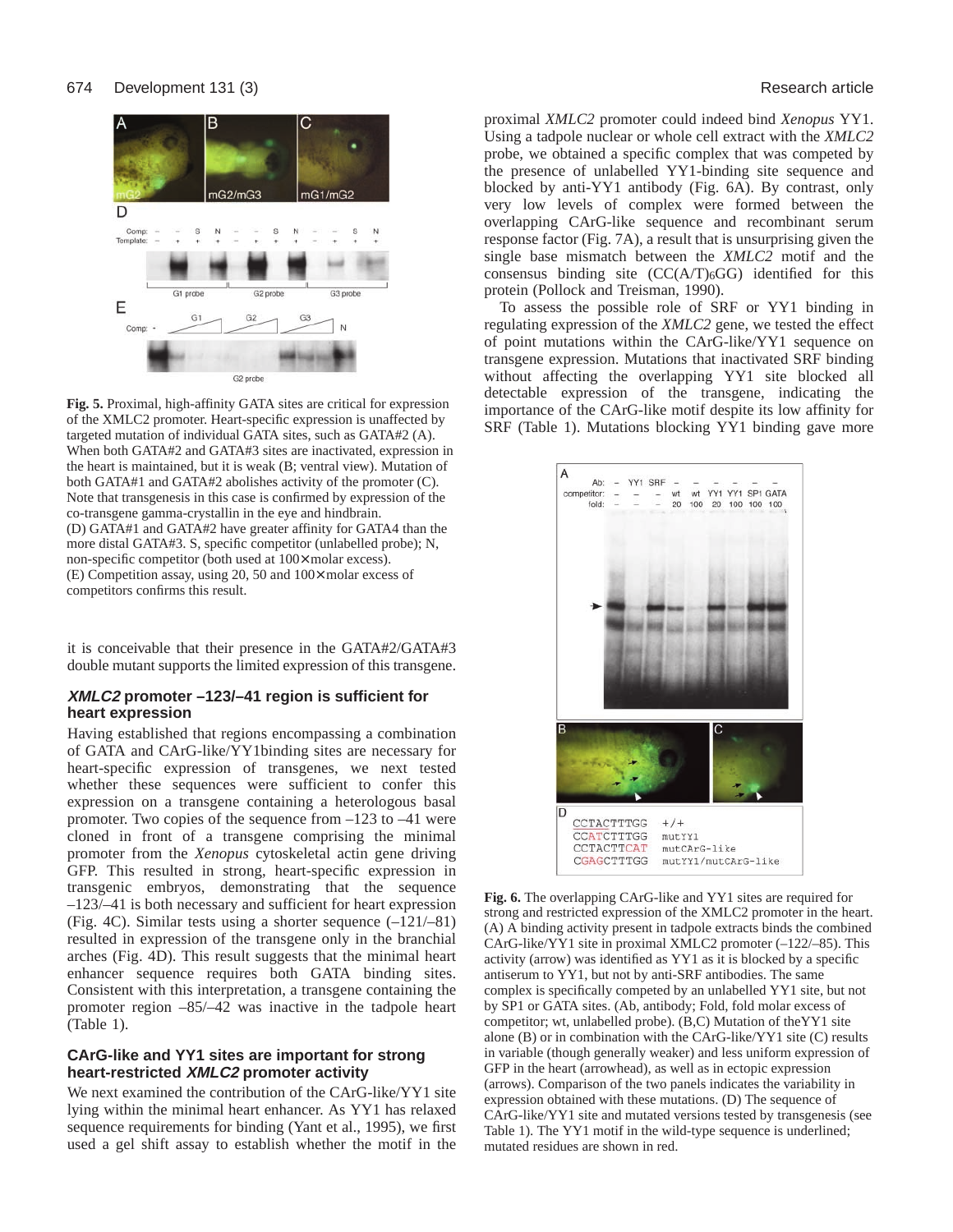

**Fig. 7.** SRF and GATA4 can simultaneously bind XMLC2 promoter in vitro, and can synergistically activate an XMLC2-luciferase reporter in animal pole explants. (A) The CArG-like site in –122/–85 promoter fragment binds SRF only weakly (complex labelled S); GATA4 protein binds efficiently to the GATA#2 site present in the same probe (labelled G); simultaneous binding of SRF and GATA4 can be detected (arrow). (B) Overexpression of SRF activates an XMLC2(–123/–41) cyt.actin-luciferase reporter only weakly in animal pole explants, while ectopic GATA4 gives strong activation. Co-expression of both factors leads to synergistic activation. Animal poles were excised at stage 9 and collected after three hours of incubation at 23°C. Firefly luciferase activity was normalised using coinjected tk-Renilla luciferase as a control and was set at 1 for XMLC2(–123/–41) cyt.actin-luciferase in the absence of SRF or GATA4. Values shown represent a single experiment; a second experiment gave similar results.

complex results, transforming the consistently strong, heartspecific expression characteristic of the 5'-681 promoter into much more variable expression that was accompanied by ectopic transgene activity in the branchial arches and pronephros (Fig. 6B, Table 1 and data not shown). Finally, simultaneous mutation of both YY1 and CArG-like motifs also resulted in similar ectopic expression (Fig. 6C).

From these results we conclude that both the YY1 and CArG-like motifs are necessary for heart-specific expression from the *XMLC2* promoter. The CArG-like sequence is important for any activity from the promoter while the YY1 site is necessary for suppression of ectopic expression. In the absence of a functional YY1-binding site, transgene expression encompasses not only the heart, but also other regions (such as branchial arches and pronephros) perhaps as a result of the more widespread expression of GATA factors. Our studies also suggest that in the absence of a functional YY1 site, levels of transgene expression within the heart are significantly reduced, indicating that YY1 binding may also have a second role as a positive regulator of heart-specific transcription. This would be consistent with other studies that have identified multiple roles for the YY1 protein (see Discussion).

## **GATA4 and SRF activate the XMLC2 promoter synergistically**

Using a probe comprising the CArG-like motif and the adjacent GATA#2 site  $(-122/-85)$ , we found that SRF and GATA4 can simultaneously bind in vitro to this region of the *XMLC2* promoter (Fig. 7A). Individually, the importance of their binding is clear from our studies of transgene expression. We next examined whether their combined effect as transcriptional activators was additive, or whether simultaneous binding resulted in cooperative stimulation of transcription. Using an animal cap explant assay, we tested the capacity of SRF and GATA4 to transactivate a luciferase reporter driven by the minimal heart enhancer region  $(-123/-41)$  fused to a heterologous basal promoter. Overexpression of SRF gave only modest activation of the reporter, while ectopic GATA4 expression was much more effective (Fig. 7B). Simultaneous overexpression of both factors clearly resulted in synergistic activation, suggesting that functional interaction between a GATA factor (perhaps GATA4) and SRF could play an important role in *XMLC2* regulation. If such interactions occur in vivo, their spatial requirements must be flexible because our mapping studies demonstrate functional redundancy between the GATA#2 and GATA#1 sites in the promoter (Fig. 5).

## **XMLC2 promoter directs pan-myocardial expression in transgenic mice**

Because the apparent counterpart of *XMLC2* in mammals is expressed only in atrial myocardium, the regulatory elements that direct pan-myocardial expression of *XMLC2* in the developing tadpole could represent a specific adaptation of the cardiogenic program in amphibians. Alternatively, they might constitute a regulatory mechanism conserved during vertebrate evolution and perhaps modified in mammals to provide more restricted domains of expression within the heart. To investigate this further, we tested the expression of an *XMLC2* lacZ transgene in transgenic mice.

Using the entire 3 kb of *XMLC2* promoter sequence, three founder lines were obtained and in each case, staining for *lacZ* was first detected within the cardiac crescent (E7.5-8.0). In subsequent development, intense staining was detected throughout the linear and looped heart tube (Fig. 8A-G,J) and later in all four chambers of the embryonic heart (Fig. 8H,K). Such pan-myocardial expression was maintained in the chamber walls of the neonatal and adult mouse heart (Fig. 8I,L) but absent from the coronary arteries, valves and aorta (Fig. 8L,N,O). These results demonstrate that the regulatory mechanisms driving precise, pan-myocardial expression of *XMLC2* in the tadpole are retained in the mouse.

# **Discussion**

In this report we have established that the heart-specific expression of *XMLC2* is achieved by a relatively short and compact promoter element spanning nucleotides –123 to –41. Within this heart element (HE), we have identified two GATA sites and a composite YY1/CArG-like site that are essential for promoter activity in transgenic assays.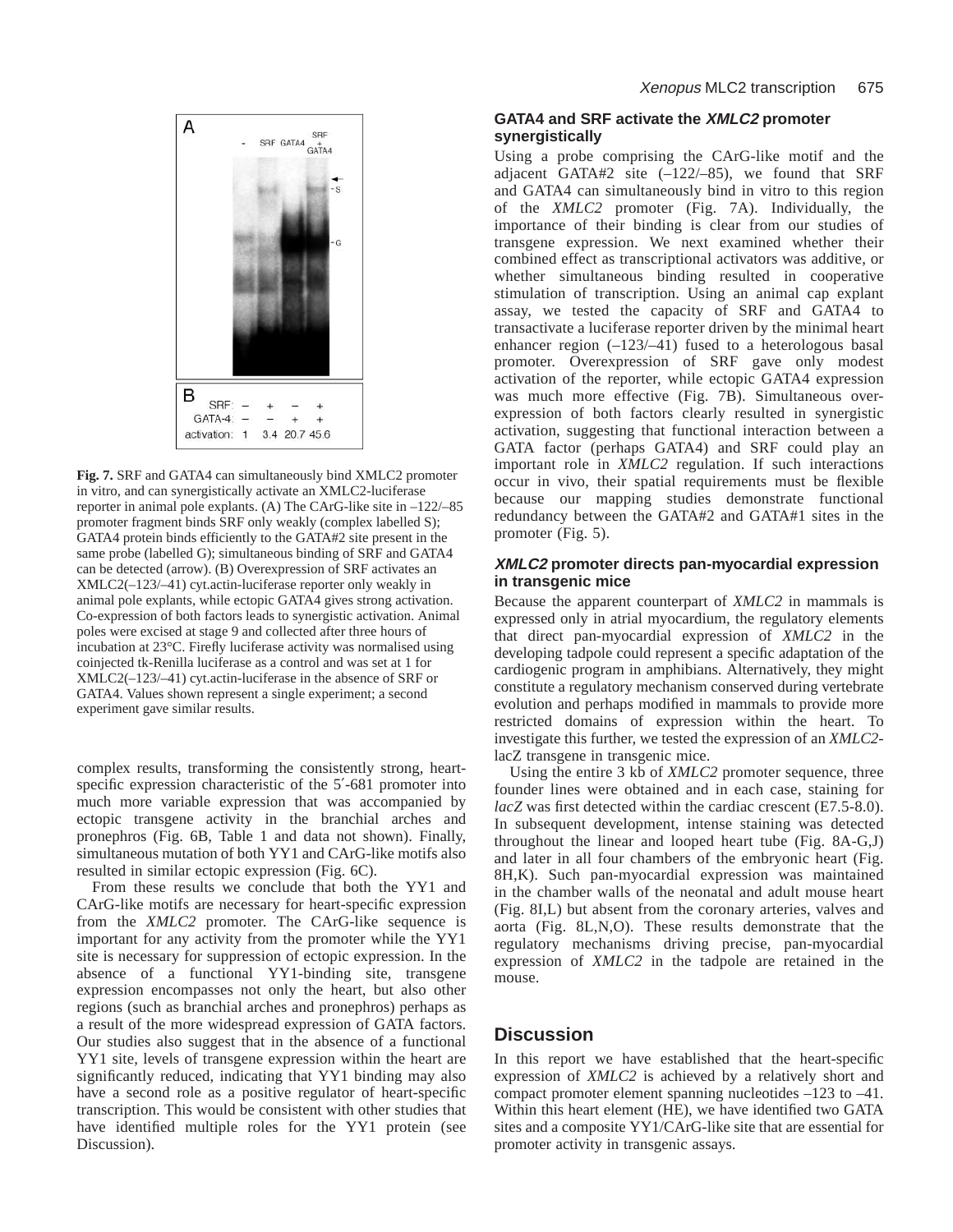

## **Combinatorial regulation of the XMLC2 promoter in embryos**

Although we have identified the binding sites within the HE that are required for its activity, we do not yet have unequivocal identification of the factors that interact with this region of the promoter in vivo. The GATA sites within HE are likely to be targets for GATA factors 4/5/6, and we have shown that in vitro these factors can bind the *XMLC2* promoter (Fig. 5 and data not shown). Similarly, we detected YY1 in embryonic extracts that is capable of binding to the putative YY1 site within the HE (Fig. 6). Finally, the overlapping CArG-like site bound SRF with the low affinity that might be predicted from its variant sequence (Fig. 7) (Pollock and Treisman, 1990). Assuming that the factors binding the HE in vivo are those suggested from our in vitro experiments, the most important implication of our results is that cardiac restricted activity of the HE results from combinatorial

**Fig. 8.** Pan-myocardial expression of XMLC2-*lacZ* in transgenic mice. (A,B) E7.5-8.0 (early and late respectively) showing nuclear localised staining in the cardiac crescent; (C,D) E8.0-8.5 (early and late respectively) showing staining throughout the linear heart tube; (E) E9.5; (F) E10.5; (G) isolated heart tube from E9.5. The atrial (A), ventricular (V) and outflow tract (OFT) regions are indicated; (H) oblique frontal view of isolated heart from E10.5. The right atrium (RA) and right ventricle (RV) are marked. Note the abrupt boundary in staining in the outflow tract (arrowheads); (I) neonatal heart with attached thymus. (J) Transverse wax section  $(6 \mu m)$  through the newly formed linear heart tube ( $\sim$ E8.0); (K) Cryostat section (10  $\mu$ m) through the E10.5 heart. In each case, expression is confined to nuclei of the myocardium (mc) and is entirely absent from the endocardium (ec). (L) Cryostat section through the E16.5 heart (8 µm). High levels of expression are detected throughout the myocardium of all four heart chambers but absent from the walls of the great vessels, such as the aorta (arrowheads). (M) Nuclear staining is detected in the myocardium of the right atrial appendage (RAp) and right ventricle (RV). (N) A noticeably higher density of stained nuclei is evident in the myocardium of the left ventricle (LV) but absent from the coronary arteries (inset; ca). (O) Staining is also absent from tissue of the aortic valve (av) and the wall of the aorta (arrowheads).

interactions of factors which are themselves not tissue specific.

GATA4/5/6 factors are expressed in many endodermal cell types as well as in the heart. They are transcriptional activators whose activity is regulated at multiple levels, including posttranslational modifications and interactions with other proteins (Molkentin, 2000). As GATA factors are not restricted to a particular tissue, the regulation of their activity, in particular through numerous binding partners, has been proposed to provide specificity to their action. In the context of cardiacspecific transcription, GATA4 has been shown to interact with Nkx2.5, MEF2 and SRF. This latter interaction may play a role in regulation of *XMLC2* as well. We observed synergism between SRF and GATA4, acting through GATA#2 site (Fig. 7). The only area of overlap of expression of GATA4 and SRF is in the heart, and the observed interaction between these two factors may provide a basis for cardiac-specific expression of *XMLC2*.

### **The role of YY1 in regulation of XMLC2**

The HE contains a binding site for YY1 factor, which overlaps with the CArG-like site. Inactivation of the YY1 site leads to broadening and weakening of *XMLC2* promoter activity. YY1 is known to act as both a repressor and an activator in different contexts and our results can be interpreted in light of these activities. Repressor activity of YY1 might be involved in preventing expression in tissues other than cardiac muscle. More surprising was our finding that mutation of the YY1 site frequently led to weaker expression in the heart, indicating that YY1 might also be positively regulating expression of *XMLC2*. We note that YY1 has previously been shown to modulate the activity of Fos SRE by promoting loading of SRF (Natesan and Gilman, 1995) and it is conceivable that such a mechanism may also be operating at the YY1/CArG-like site within *XMLC2* promoter. The affinity of CArG-like site for SRF is inherently low (Fig. 7), and it will be interesting to establish whether the affinity is altered in the presence of YY1. Ternary complex formation between GATA4 and SRF may additionally stabilise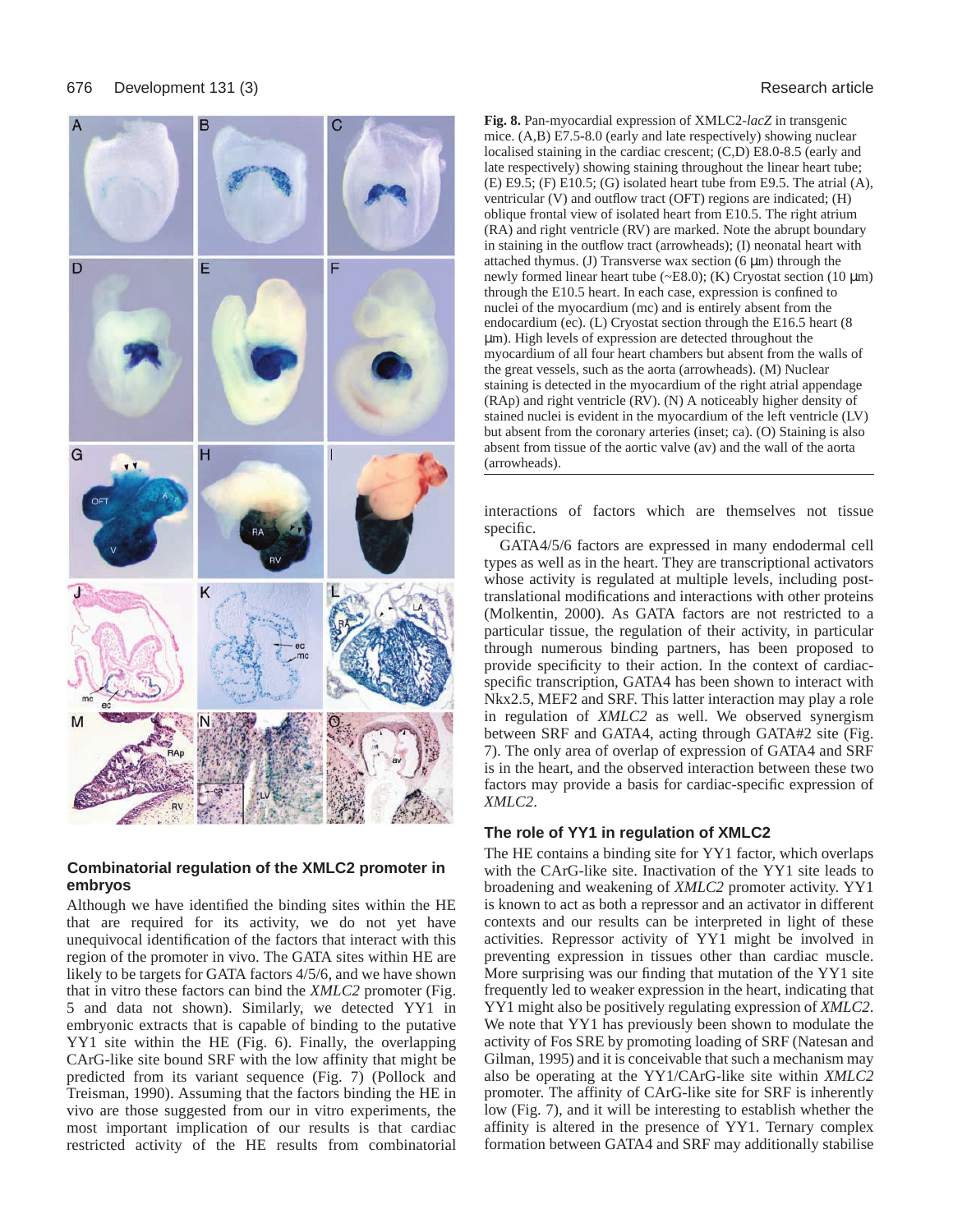the association of SRF with *XMLC2* promoter (Figs 6 and 7) (Belaguli et al., 2000).

It is interesting to speculate that a dependence on YY1 for efficient binding of SRF at the low affinity CArG-like site, could result in the HE providing a more versatile regulatory element than could be obtained simply with a high affinity CArG site. In addition to promoting positive regulation by enhancing SRF loading onto the *XMLC2* promoter in myocardial cells, the presence of YY1 repressor at the promoter may also effectively suppress ectopic activity in the somites, which contain high levels of SRF (Latinkić et al., 2002). The potential for ectopic expression in the somites is clearly revealed by mutations that simultaneously abolish YY1 binding and transform the CArG-like motif into a high affinity SRF-binding site (Table 1; Fig. 6). Thus, both the positive and negative activities of YY1 might be mediated via their effects on SRF.

Besides acting as a transcription factor, YY1 has chromatin remodelling activity and is known to cause DNA bending in vitro (Natesan and Gilman, 1993). We have no direct evidence for involvement of chromatin remodelling in regulation of *XMLC2* promoter at the present. However, we note that several of our observations point to the potential involvement of chromatin architecture in regulation of *XMLC2*. The apparent structural role of the element between the GATA#1 and CArGlike/YY1 sites (–89/–49 region) strongly suggest that activity of the *XMLC2* promoter depends on its spatial organisation. The function of YY1 might be affected by deleting the region –89/–49. We have observed similar effects of mutating the YY1 site and of reducing the spacing between the basal promoter and CArG/YY1 site (Table 1,  $\Delta$  –89/–49). Both mutations lead to weakening and broadening of the *XMLC2* promoter activity in the head region of transgenic embryos. This interpretation is supported by previous studies that have shown spacing-and orientation-dependent activity of YY1 (Natesan and Gilman, 1993). Finally, we have observed that the *XMLC2* promoter can compensate for a loss of any single GATA site, presumably by relying on the remaining GATA sites (Fig. 5). Such compensation requires new interactions between active elements and the basal promoter and presumably depends on changes in chromatin conformation.

Our finding that YY1 apparently participates in regulating heart-specific expression of *XMLC2* transgenes provides at least some explanation for the absence of *XMLC2* transcription in axial muscle of the embryo. Cell culture studies with the chick cardiac *MLC2* gene have also provided evidence for other inhibitory factors that may block transcription in skeletal muscle cells (Dhar et al., 1997) and it remains to be seen whether such factors also regulate *XMLC2* expression in the developing embryo.

In the present study, we could not reduce the sequence requirements for heart expression beyond the HE, as transgenes containing only its subregions, –122/–85 and –80/–45 are not expressed in the heart. This strongly suggests that the sites present in the two halves of HE interact to create a new composite function. According to our results, the –80/–45 region provides two elements: a single functional enhancer element, GATA#1, and –89/–49, whose role is structural. One possibility is that the GATA#1 site, which has a similar affinity for GATA4 factor as GATA#2 site (Fig. 5), is nevertheless unique and cannot be functionally substituted by the GATA#2

site. We believe it more likely that the intervening sequence –89/–49 is required to maintain optimal spatial organisation of the promoter-enhancer interaction. It will be of interest to determine the molecular basis for these observations in the future.

## **The role of the CArG-like site**

One striking result of our study is the absolute requirement of the proximal *XMLC2* promoter for the low-affinity CArG-like box within the HE. Mutation of this element created an inactive promoter even in the presence of 671 bp of proximal promoter sequence (Table 1). Although expression from the *XMLC2* promoter is likely to depend on cooperative interactions between multiple factors, it is nevertheless surprising that elimination of one binding site has such a dramatic effect. The powerful transcriptional activator myocardin acts via direct interactions with SRF (Wang et al., 2001) and one possibility is that elimination of the CArG-like site prevents myocardin from activating transcription of the reporter gene. However, it has also been suggested that myocardin may require multiple SRF binding sites for activity (Wang et al., 2001) and if so, its involvement in *XMLC2* expression may be questioned. An alternative explanation might be that in CArG-like mutants, the repressor activity of YY1 predominates. Consistent with this, simultaneous mutation of both CArG-like and overlapping YY1 motifs uncovers residual promoter activity that includes expression in the heart (Fig. 6).

#### **MEF2 factors and XMLC2 transcription**

Our studies of *XMLC2* gene transcription were initially prompted by the observation that ectopic expression of the MEF2 factor, MEF2D, in *Xenopus* animal cap explants resulted in precocious activation of the endogenous *XMLC2* gene (Chambers et al., 1994). As MEF2D is expressed in the presumptive heart region, these results suggested that MEF2D might play an important role in regulating transcription of *XMLC2*. Members of the MEF2 family are also highly expressed in axial, somitic muscle of the embryo and these findings therefore left the absence of *XMLC2* expression in the myotomes unexplained. Several potential MEF2 binding sites are present in the 3 kb of *XMLC2* promoter (Fig. 2) and each of these can bind MEF2 factors in vitro (B.C. and T.M., unpublished). However, in our current study, we have found that the MEF2 binding sites are dispensable for promoter activity (Fig. 3). This could indicate that the earlier results were an artefact resulting from inducing high levels of a transcriptional activator capable of binding the *XMLC2* promoter. Alternatively, the current results could simply reflect the nature of our transgenic assay, which only provides unequivocal evidence for binding sites that are indispensable for transgene activity. Furthermore, MEF2 factors may still play a role in regulation of *XMLC2* promoter constructs in which MEF2-binding sites have been eliminated, as MEF2 proteins are capable of forming a complex with DNA-bound GATA4, without binding the DNA itself (Morin et al., 2000).

### **Pan-myocardial expression of XMLC2**

Despite repeated efforts, only a single *MLC2* gene has been isolated in *Xenopus* and cDNA screening suggests that a single gene is also present in the urodele amphibian, *Ambystoma mexicanum* (T.M., unpublished results). In both cases, the gene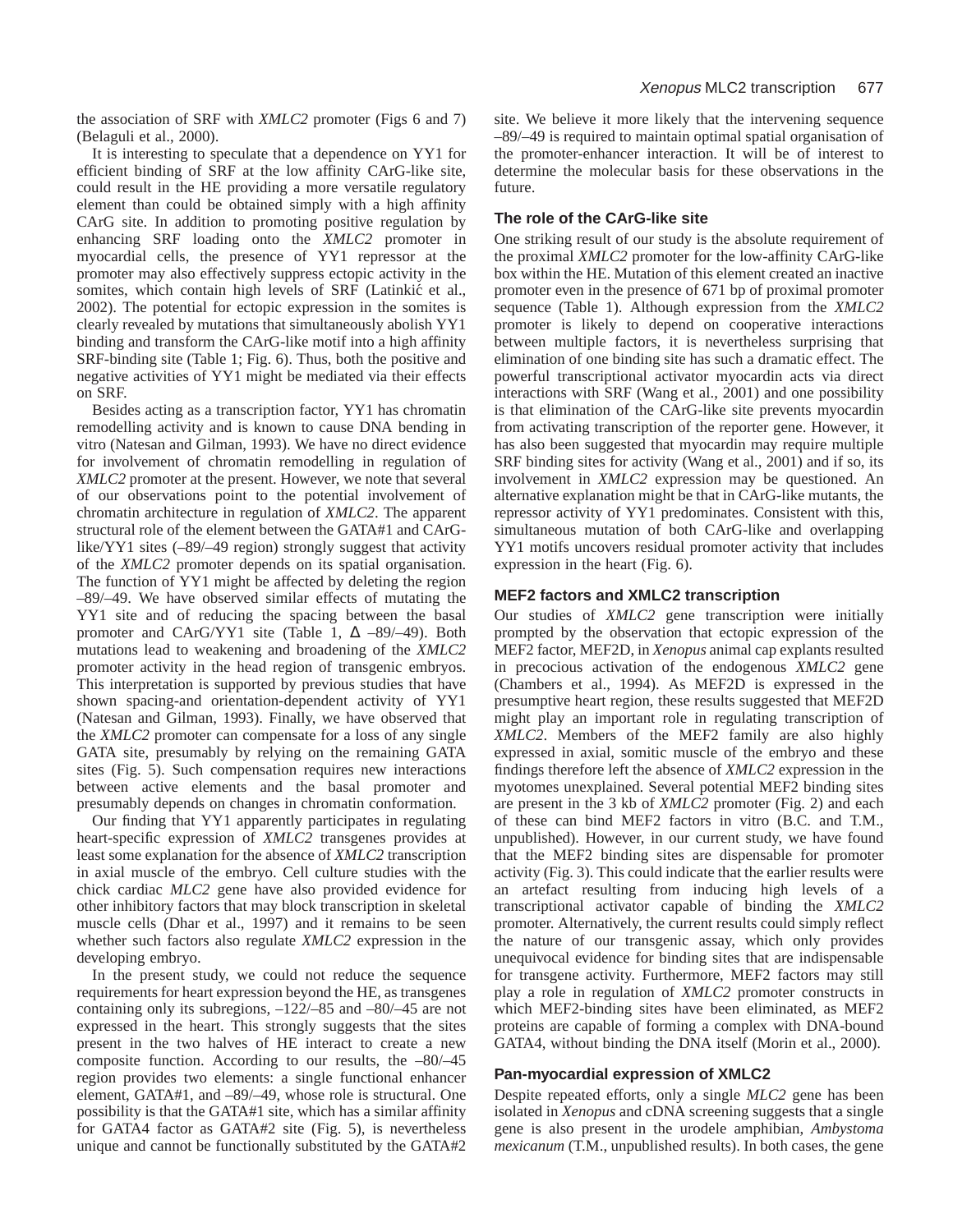is expressed throughout the entire myocardium, even after differentiation of distinct atrial and ventricular chambers. By contrast, the mammalian *MLC2*a and *MLC2*v genes are progressively restricted in their domains of expression during cardiogenesis, yielding reciprocal patterns of expression in the atria and ventricles, respectively. The precise evolutionary relationship between the amphibian and mammalian genes is unclear although within their coding regions, the amphibian genes most closely resemble the *MLC2*a sequence. There is only limited similarity between the mouse *MLC2*a and *Xenopus MLC2* genes in the proximal promoter region, most notably common GATA and CArG sites in the proximal region (data not shown).

Our transgenic studies demonstrate that whatever the precise mechanisms driving pan-myocardial expression of *XMLC2* in the tadpole, the same regulatory controls are present in the mouse embryo even though the endogenous *MLC2*a and *MLC2*v genes are not themselves expressed in this manner. On the basis of this, it is tempting to speculate that the panmyocardial program retained in modern amphibians represents an ancient regulatory program. The regional patterns of expression shown by the mammalian *MLC2* genes could indicate that the pan-myocardial program has been lost; however, the expression of the *XMLC2* transgene in mouse embryos suggests otherwise. The alternative is that the panmyocardial program has been transformed in mammals by additional regulatory controls that restrict expression of individual *MLC2* genes to particular regions of the myocardium. If this hypothesis is correct, it should be possible to identify elements within, for example, the murine *MLC2*a promoter, which might impose atrial-specific expression on the *XMLC2* promoter. A similar type of analysis has, for example, recently demonstrated that the *ANF* promoter can dominantly impose transcriptional repression of transcription on the cardiac Troponin I promoter in the atrio-ventricular canal of the embryonic mouse heart (Habets et al., 2002).

#### **Conclusions**

Our studies show that myocardial-specific transcription from the *Xenopus MLC2* promoter depends upon a remarkably small region of the proximal promoter and have indicated at least some of the likely DNA-binding factors involved. It should now be possible to examine the precise interactions of these regulators and the participation of any co-factors in establishing cardiac muscle-specific transcription during development of the tadpole heart. Our finding that panmyocardial expression of *XMLC2* transgenes is conserved between frogs and mice indicates that such regulatory mechanisms are likely to be conserved among vertebrates.

### **References**

- **Belaguli, N. S., Sepulveda, J. L., Nigam, V., Charron, F., Nemer, M. and** Schwartz, R. J. (2000). Cardiac tissue enriched factors serum response factor and GATA-4 are mutual coregulators. *Mol. Cell Biol.* **20**, 7550-7558.
- **Bhalla, S. S., Robitaille, L. and Nemer, M.** (2001). Cooperative activation by GATA-4 and YY1 of the cardiac B-type natriuretic peptide promoter. *J. Biol. Chem.* **276**, 11439-11445.
- **Bruneau, B. G.** (2002). Transcriptional regulation of vertebrate cardiac morphogenesis. *Circ. Res.* **90**, 509-519.
- **Chambers, A. E., Kotecha, S., Towers, N. and Mohun, T. J.** (1992). Musclespecific expression of SRF-related genes in the early embryo of Xenopus laevis. *EMBO J.* **11**, 4981-4991.
- **Chambers, A. E., Logan, M., Kotecha, S., Towers, N., Sparrow, D. and Mohun, T. J.** (1994). The RSRF/MEF2 protein SL1 regulates cardiac muscle-specific transcription of a myosin light-chain gene in Xenopus embryos. *Genes Dev.* **8**, 1324-1334.
- **Charron, F. and Nemer, M.** (1999). GATA transcription factors and cardiac development. *Semin. Cell Dev. Biol.* **10**, 85-91.
- **Christoffels, V. M., Habets, P. E., Franco, D., Campione, M., de Jong, F., Lamers, W. H., Bao, Z. Z., Palmer, S., Biben, C., Harvey, R. P. et al.** (2000). Chamber formation and morphogenesis in the developing mammalian heart. *Dev. Biol.* **223**, 266-278.
- **Cripps, R. M. and Olson, E. N.** (2002). Control of cardiac development by an evolutionarily conserved transcriptional network. *Dev. Biol.* **246**, 14-28.
- Dhar, M., Mascareno, E. M. and Siddiqui, M. A. (1997). Two distinct factorbinding DNA elements in cardiac myosin light chain 2 gene are essential for repression of its expression in skeletal muscle. Isolation of a cDNA clone for repressor protein Nished. *J. Biol. Chem.* **272**, 18490-18497.
- **Ficzycz, A., Eskiw, C., Meyer, D., Marley, K. E., Hurt, M. and Ovsenek, N.** (2001). Expression, activity, and subcellular localization of the Yin Yang 1 transcription factor in Xenopus oocytes and embryos. *J. Biol. Chem.* **276**, 22819-22825.
- **Fire, A., Harrison, S. W. and Dixon, D.** (1990). A modular set of lacZ fusion vectors for studying gene expression in Caenorhabditis elegans. *Gene* **93**, 189-198.
- **Fishman, M. C. and Olson, E. N.** (1997). Parsing the heart: genetic modules for organ assembly. *Cell* **91**, 153-156.
- **Franco, D., Markman, M. M., Wagenaar, G. T., Ya, J., Lamers, W. H. and Moorman, A. F.** (1999). Myosin light chain 2a and 2v identifies the embryonic outflow tract myocardium in the developing rodent heart. *Anat. Rec.* **254**, 135-146.
- **Grepin, C., Dagnino, L., Robitaille, L., Haberstroh, L., Antakly, T. and Nemer, M.** (1994). A hormone-encoding gene identifies a pathway for cardiac but not skeletal muscle gene transcription. *Mol. Cell Biol.* **14**, 3115- 3129.
- **Habets, P. E., Moorman, A. F., Clout, D. E., van Roon, M. A., Lingbeek, M., van Lohuizen, M., Campione, M. and Christoffels, V. M.** (2002). Cooperative action of Tbx2 and Nkx2.5 inhibits *ANF* expression in the atrioventricular canal: implications for cardiac chamber formation. *Genes Dev.* **16**, 1234-1246.
- Habets, P. E., Moorman, A. F. and Christoffels, V. M. (2003). Regulatory modules in the developing heart. *Cardiovasc. Res.* **58**, 246-263.
- **Harvey, R. P.** (2002). Patterning the vertebrate heart. *Nat. Rev. Genet.* **3**, 544- 556.
- **Ho, S. N., Hunt, H. D., Horton, R. M., Pullen, J. K. and Pease, L. R.** (1989). Site-directed mutagenesis by overlap extension using the polymerase chain reaction. *Gene* **77**, 51-59.
- **Howell, M., Itoh, F., Pierreux, C. E., Valgeirsdottir, S., Itoh, S., ten Dijke, P. and Hill, C. S.** (1999). Xenopus Smad4beta is the co-Smad component of developmentally regulated transcription factor complexes responsible for induction of early mesodermal genes. *Dev. Biol.* **214**, 354-369.
- **Ip, H. S., Wilson, D. B., Heikinheimo, M., Tang, Z., Ting, C. N., Simon, M. C., Leiden, J. M. and Parmacek, M. S.** (1994). The GATA-4 transcription factor transactivates the cardiac muscle-specific troponin C promoter-enhancer in nonmuscle cells. *Mol. Cell Biol.* **14**, 7517-7526.
- Kelley, C., Blumberg, H., Zon, L. I. and Evans, T. (1993). GATA-4 is a novel transcription factor expressed in endocardium of the developing heart. *Development* **118**, 817-827.
- **Kelly, R. G., Zammit, P. S. and Buckingham, M. E.** (1999). Cardiosensor mice and transcriptional subdomains of the vertebrate heart. *Trends Cardiovasc. Med.* **9**, 3-10.
- **Ko, L. J. and Engel, J. D.** (1993). DNA-binding specificities of the GATA transcription factor family. *Mol. Cell Biol.* **13**, 4011-4022.
- **Kroll, K. L. and Amaya, E.** (1996). Transgenic Xenopus embryos from sperm nuclear transplantations reveal FGF signaling requirements during gastrulation. *Development* **122**, 3173-3183.
- Latinkić, B. V., Cooper, B., Towers, N., Sparrow, D., Kotecha, S. and **Mohun, T. J.** (2002). Distinct enhancers regulate skeletal and cardiac muscle-specific expression programs of the cardiac alpha-actin gene in Xenopus embryos. *Dev. Biol.* **245**, 57-70.
- **McKnight, S. L. and Kingsbury, R.** (1982). Transcriptional control signals of a eukaryotic protein-coding gene. *Science* **217**, 316-324.
- **Mohun, T., Garrett, N. and Treisman, R.** (1987). Xenopus cytoskeletal actin and human c-fos gene promoters share a conserved protein-binding site. *EMBO J.* **6**, 667-673.
- Mohun, T. J., Latinkić, B., Towers, N. and Kotecha, S. (2002). Regulation